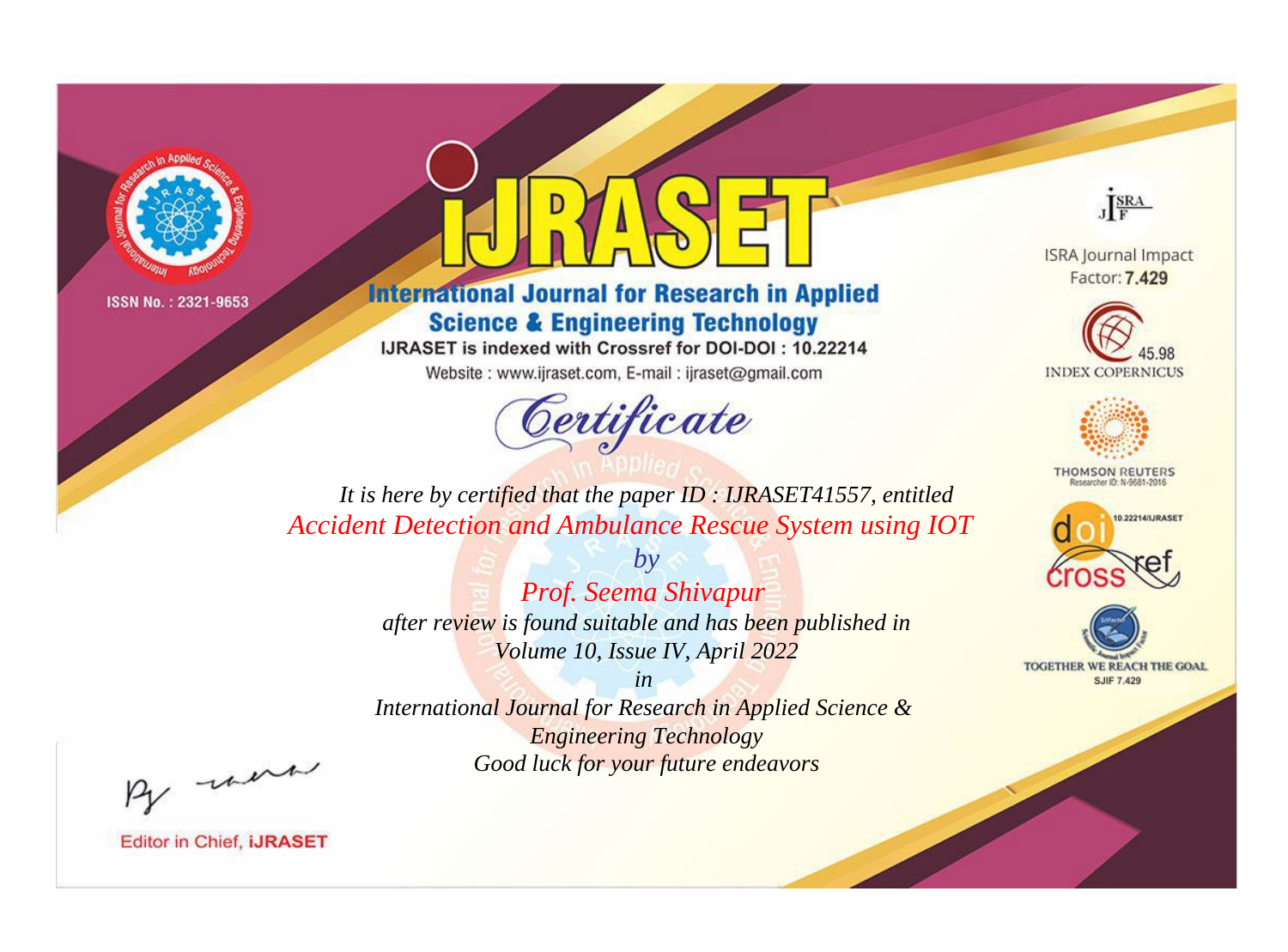



**International Journal for Research in Applied Science & Engineering Technology** 

IJRASET is indexed with Crossref for DOI-DOI: 10.22214

Website: www.ijraset.com, E-mail: ijraset@gmail.com



JERA

**ISRA Journal Impact** Factor: 7.429





**THOMSON REUTERS** 



TOGETHER WE REACH THE GOAL **SJIF 7.429** 

*It is here by certified that the paper ID : IJRASET41557, entitled Accident Detection and Ambulance Rescue System using IOT*

> *Shri Harshini V after review is found suitable and has been published in Volume 10, Issue IV, April 2022*

*by*

*in* 

*International Journal for Research in Applied Science & Engineering Technology Good luck for your future endeavors*

By morn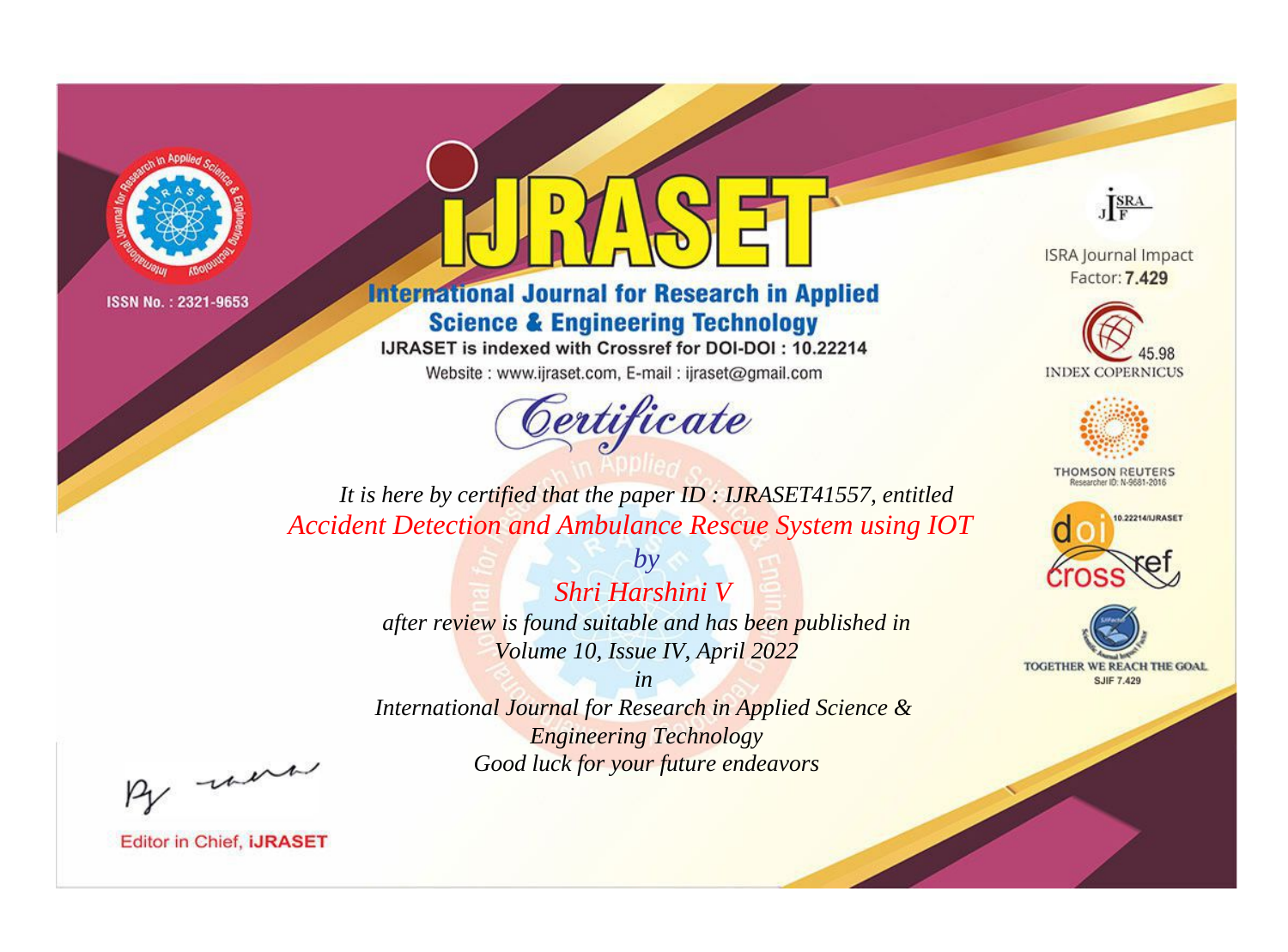



**International Journal for Research in Applied Science & Engineering Technology** 

IJRASET is indexed with Crossref for DOI-DOI: 10.22214

Website: www.ijraset.com, E-mail: ijraset@gmail.com



JERA

**ISRA Journal Impact** Factor: 7.429





**THOMSON REUTERS** 



TOGETHER WE REACH THE GOAL **SJIF 7.429** 

*It is here by certified that the paper ID : IJRASET41557, entitled Accident Detection and Ambulance Rescue System using IOT*

> *Sneha K after review is found suitable and has been published in Volume 10, Issue IV, April 2022*

*by*

*in International Journal for Research in Applied Science &* 

*Engineering Technology Good luck for your future endeavors*

By morn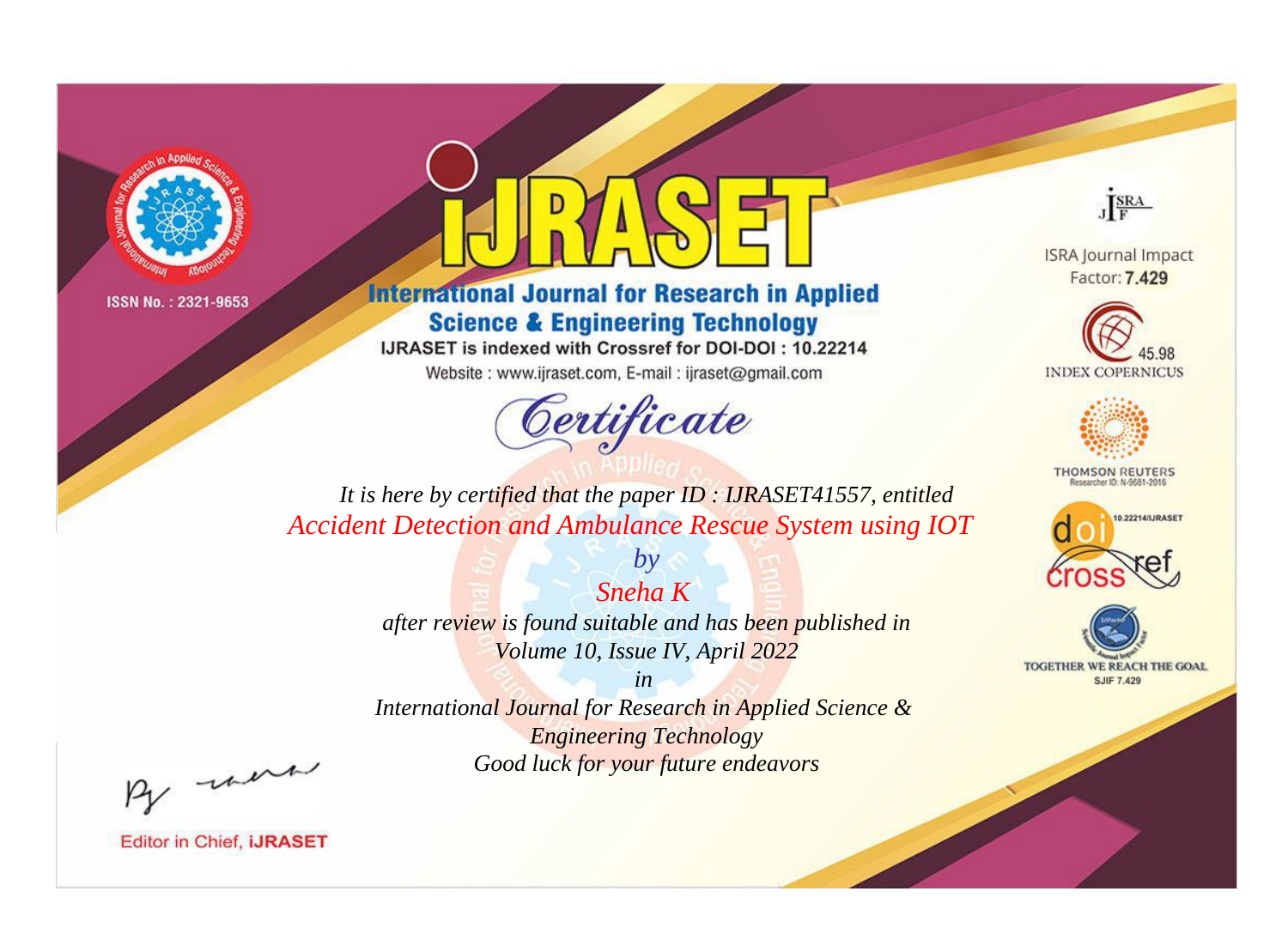



**International Journal for Research in Applied Science & Engineering Technology** 

IJRASET is indexed with Crossref for DOI-DOI: 10.22214

Website: www.ijraset.com, E-mail: ijraset@gmail.com



JERA

**ISRA Journal Impact** Factor: 7.429





**THOMSON REUTERS** 



TOGETHER WE REACH THE GOAL **SJIF 7.429** 

It is here by certified that the paper ID: IJRASET41557, entitled **Accident Detection and Ambulance Rescue System using IOT** 

> Sneha O after review is found suitable and has been published in Volume 10, Issue IV, April 2022

 $by$ 

 $in$ International Journal for Research in Applied Science & **Engineering Technology** Good luck for your future endeavors

By morn